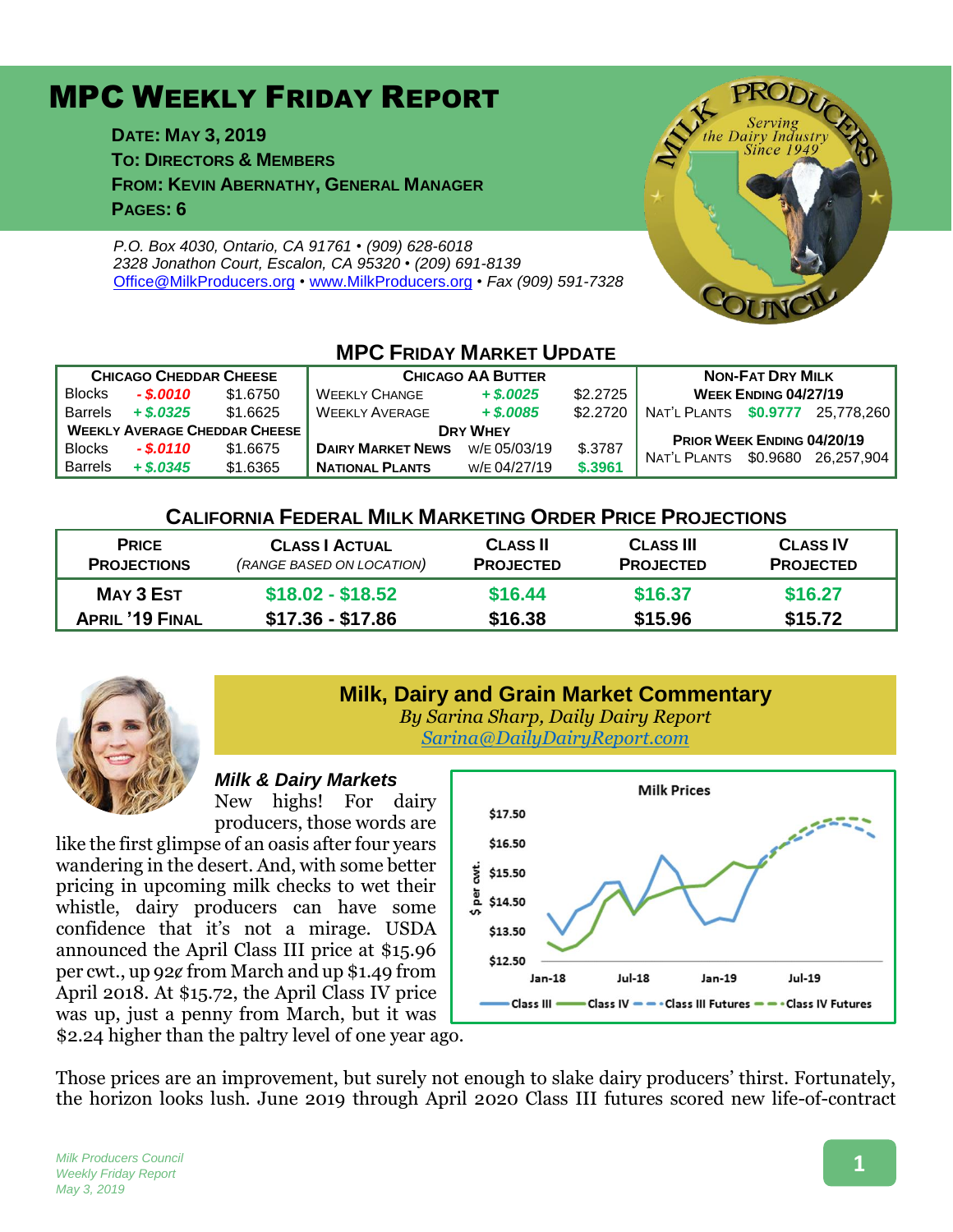highs. The August through November contracts topped \$17. All Class IV contracts from July forward are also north of \$17. Most Class III contracts climbed 20¢ to 30¢ from last Friday. Class IV futures were generally a nickel or a dime higher.

At long last, lower milk production is translating to higher prices. USDA reinforced this trend with



yesterday's Dairy Products report. The March milk production deficit, coupled with strong demand for cream and other Class II products, left less milk available for driers, butter churns, and even cheese vats.

Manufacturers churned out 175 million pounds of butter in March, the lowest volume for the month since 2015 and 3.9% less than last year. Butter and cream buyers may be getting anxious about securing product for later this year. After an early-week selloff, deferred butter futures climbed. CME spot butter held steady at \$2.27 per pound.

Processors dried 163.7 million pounds of nonfat dry milk (NDM) and 49.6 million pounds of skim milk

powder (SMP) in March. While SMP output was higher than the prior year, perhaps signaling better export orders, combined production of NDM and SMP fell 3.1% from March 2018. That matched the year-over-year deficit reported in February. After surging in February, manufacturers' stocks of NDM fell back below year-ago volumes in March. Chatter from processors suggest that inventories continue to tighten. USDA's *Dairy Market News* reports "solid" demand from Mexican customers, and most inventories are "highly committed" through the third quarter. Milk powder prices are likely to remain well supported. At the CME spot market, NDM climbed 1.25 $\ell$  to \$1.0525, matching the highest price since October 2015.



Production of dry whey for human consumption slumped to 77.3 million pounds, down 13.9% from a



year ago. Output of whey protein concentrates and isolates also plunged by double-digit percentages. But demand remains poor, particularly amidst a trade war and a virulent hog virus that are decimating shipments to China. Stocks of whey powders jumped 16.5% from February to March; they stand 6% higher than they did a year ago. Whey prices are likely to be an anchor on the Class III market for some time. Nonetheless, CME spot whey rallied  $2¢$  this week to 34.75ȼ.

USDA revised upward its estimate of 2018 cheese production, implying that demand was higher than

*Milk Producers Council Weekly Friday Report May 3, 2019*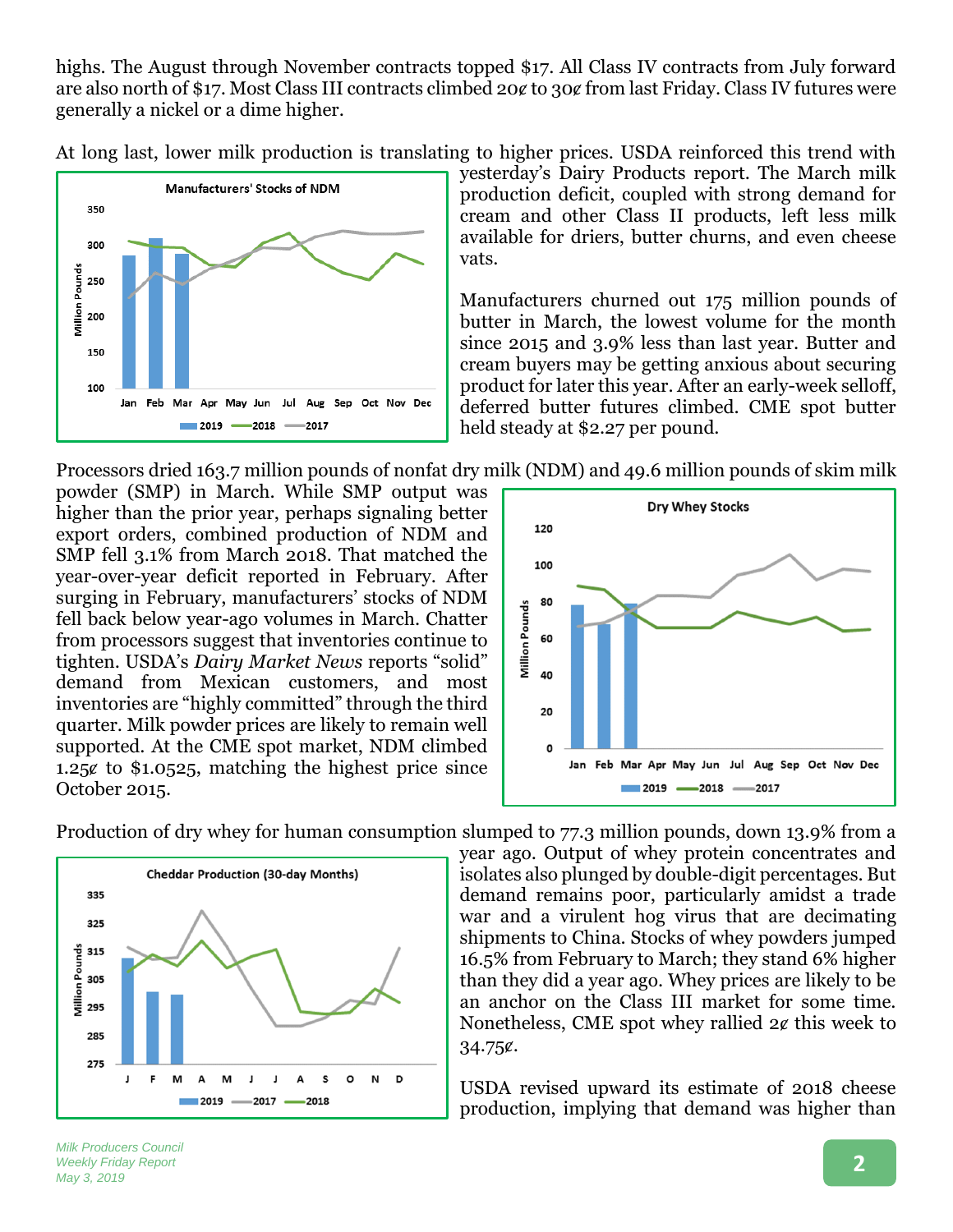previously reported. The changes also mean that cheese output fell short of year-ago levels in January and February, breaking a 28 month streak of year-over-year increases in U.S. cheese output. The deficit widened further in March, when production totaled 1.1 billion pounds. That's 0.7% less than in March 2018. Cheddar production dropped to 309.9 million pounds, down 3.9% from a year ago. Lower cow numbers and expanded processing capacity has tightened the milk market, particularly in the Great Lakes states. This will likely continue to reduce barrel Cheddar output and boost prices. This week, CME spot Cheddar barrels logged a new 2019 high at  $$1.6625$ , up  $3.25¢$  from last Friday. Blocks slipped a penny to \$1.675.



Slaughter volumes and auction dockets suggest that milk will only get tighter, particularly as the spring flush wanes. The flush has looked fairly typical in the West, but in the Midwest milk volumes have not impressed. In years past, cooperatives struggled to find a home for the deluge of spring milk. This year, the spring flush has "yet to shift the needle" in the Central region, according to *Dairy Market News*. Prices are heating up accordingly.

### *Grain Markets*

September 2018 through March 2019 was the wettest fall and winter on record in the Midwest. Farmers are anxious to start planting corn, but their equipment remains parked in the shed. Fields are muddy and the forecast is cloudy. With modern equipment, farmers can plant a huge volume of acreage in a hurry, but they will need several days of sunshine before they can get started. Traders and farmers are growing increasingly anxious that the window for planting corn will close before the weather cooperates. If so, some farmers will likely shift acreage intended for corn into soybeans. If fields remain soggy well into June, some acreage may lay fallow all season.

The world will not run short of grain even if U.S. corn acres drop substantially. But recent lows in the futures market assumed a sizeable U.S. crop, so there is room for a rally as acreage concerns grow. The market will be highly sensitive to the forecast. This week July corn futures jumped nearly a dime to \$3.7075 per bushel. Soybeans are poised to gain acreage they do not need, so prices retreated. July soybeans settled at \$8.4225, down 24.75¢, than 40¢ over the past two weeks.

> **Alert: New Discharge Permit for Southern California Dairies** *By Betsy Hunter-Binns, Southern California & Central Valley Representative [BHunterBinns@gmail.com](mailto:BHunterBinns@gmail.com)*

The Santa Ana Regional Water Quality Control Board (RB8) adopted a new discharge permit for dairies and related facilities on December 7, 2018. One condition of the permit is that facilities operating under the prior permit must complete a new "Notice of Intent."

If you have not submitted your Notice of Intent, please do so ASAP. If you need assistance completing the form, please contact MPC staff member Betsy Hunter-Binns at 661-205-6721.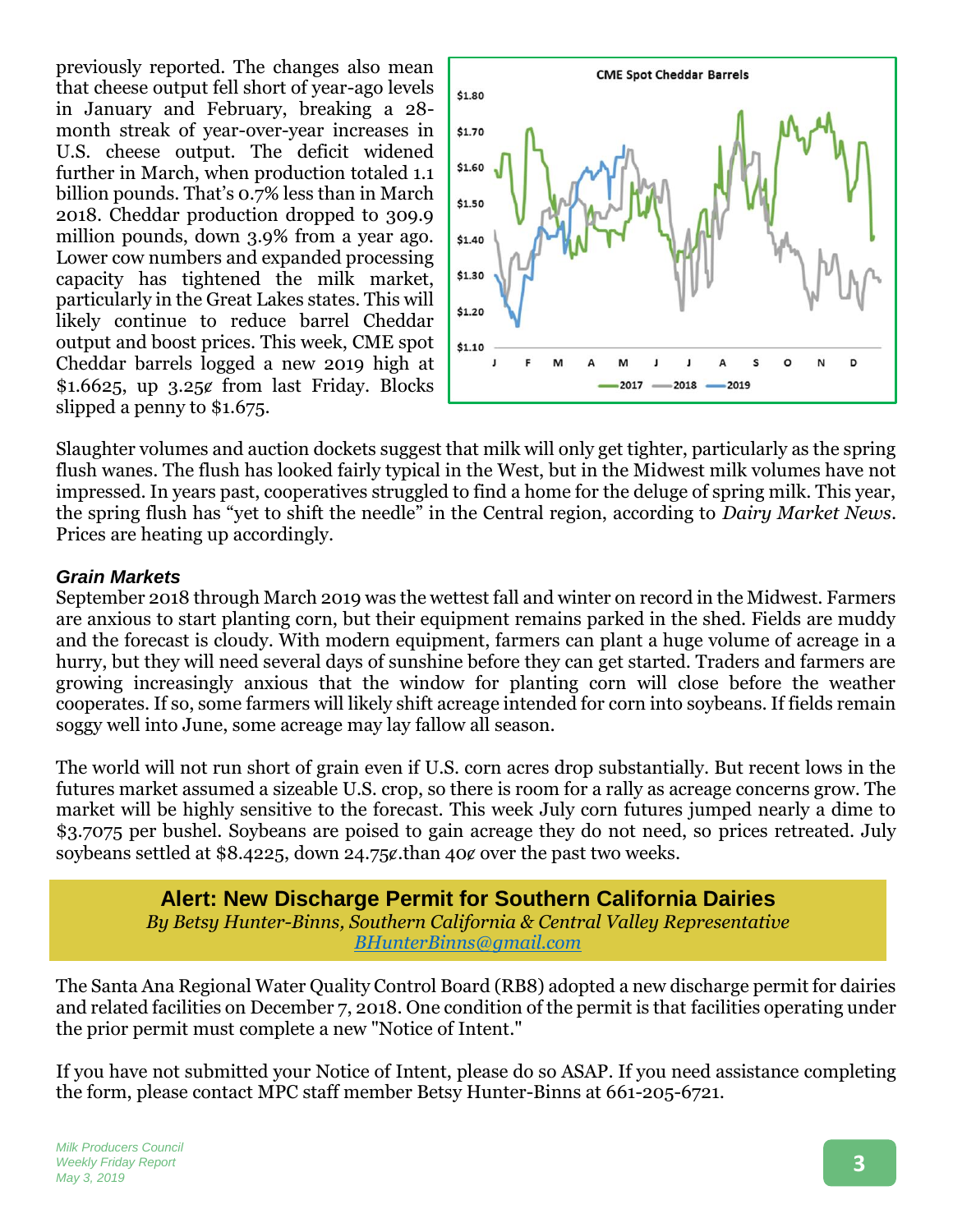

# **Recapping the U.S. House Agriculture Committee Hearing Reviewing State of Dairy Economy**

*By Geoff Vanden Heuvel, Director of Regulatory & Economic Affairs [Geoff@MilkProducers.org](mailto:Geoff@MilkProducers.org)*

As mentioned [last week,](http://www.milkproducerscouncil.org/wp-content/uploads/newsletter_2019/2019-04-26%20MPC%20Newsletter.pdf) the Livestock and Foreign Agriculture

Subcommittee held a hearing on Tuesday, April 30 titled, "Reviewing the State of the Dairy Economy." This hearing was called by Congressman Jim Costa (D-Fresno), Chairman of the subcommittee and member of the U.S. House of Representatives' Committee on Agriculture. MPC extends its appreciation to Congressman Costa for elevating this critical issue in Congress.

A panel of dairy farmers, and those working with dairy farmers in the processing and educational

sectors, provided testimony to the Committee. They included Andrei Mikhalevsky, CEO of California Dairies, Inc., Sadie Frerick of Blue Diamond Dairy located in Minnesota, Mike McMahon of EZ Acres Dairy located in New York, Dr. Scott Brown of the University of Missouri, Columbia, and Dave Smith, a dairy farmer in Pennsylvania and Executive Director of the Pennsylvania Dairymen's Association

If you would like to watch a taping of the hearing, the entire session can be viewed [here.](https://www.youtube.com/watch?v=FzjrjOZolbI)



**Attorney Greg J. Norys to Offer Guidance on Social Security "No-Match" Letters**

*By Kevin Abernathy, General Manager Kevin@MilkProducers.org*

Gregory J. Norys is a partner with Coleman & Horowitt, LLP in the litigation department of the firm's Fresno Office. Next week, Norys will be writing an article about Social Security "No-Match" letters referenced in the [4/12/2019 newsletter.](http://www.milkproducerscouncil.org/wp-content/uploads/newsletter_2019/2019-04-12%20MPC%20Newsletter.pdf)

I was introduced to Greg through Lee Smith, another lawyer at Coleman & Horowitt. Smith has been a great partner to MPC and the dairy industry as a whole. I was getting calls and inquiries from members about these "No-Match" letters and decided to call Lee. Lee told me they had just the person for the job: Greg Norys. Norys is considered an expert in this field and can provide strategic advice navigating issues pertaining to "No-Match" letters.

Norys joined Coleman & Horowitt in 2014 and was admitted to practice in 2005. Prior to joining the firm, Greg was a partner and preferred shareholder of the Fresno firm Dowling Aaron Incorporated. Prior to that, Mr. Norys worked in the food manufacturing sector for approximately twenty years for such notable companies as Leprino Foods, Ruiz Food Products, Haagen Dazs, and Thomas' English Muffins (Best Foods Baking Group). Norys is a graduate of California State University, Fresno, where he received a Bachelor of Science degree in business administration, finance option, and his J.D. from San Joaquin College of Law. Norys represents clients in commercial, construction, real

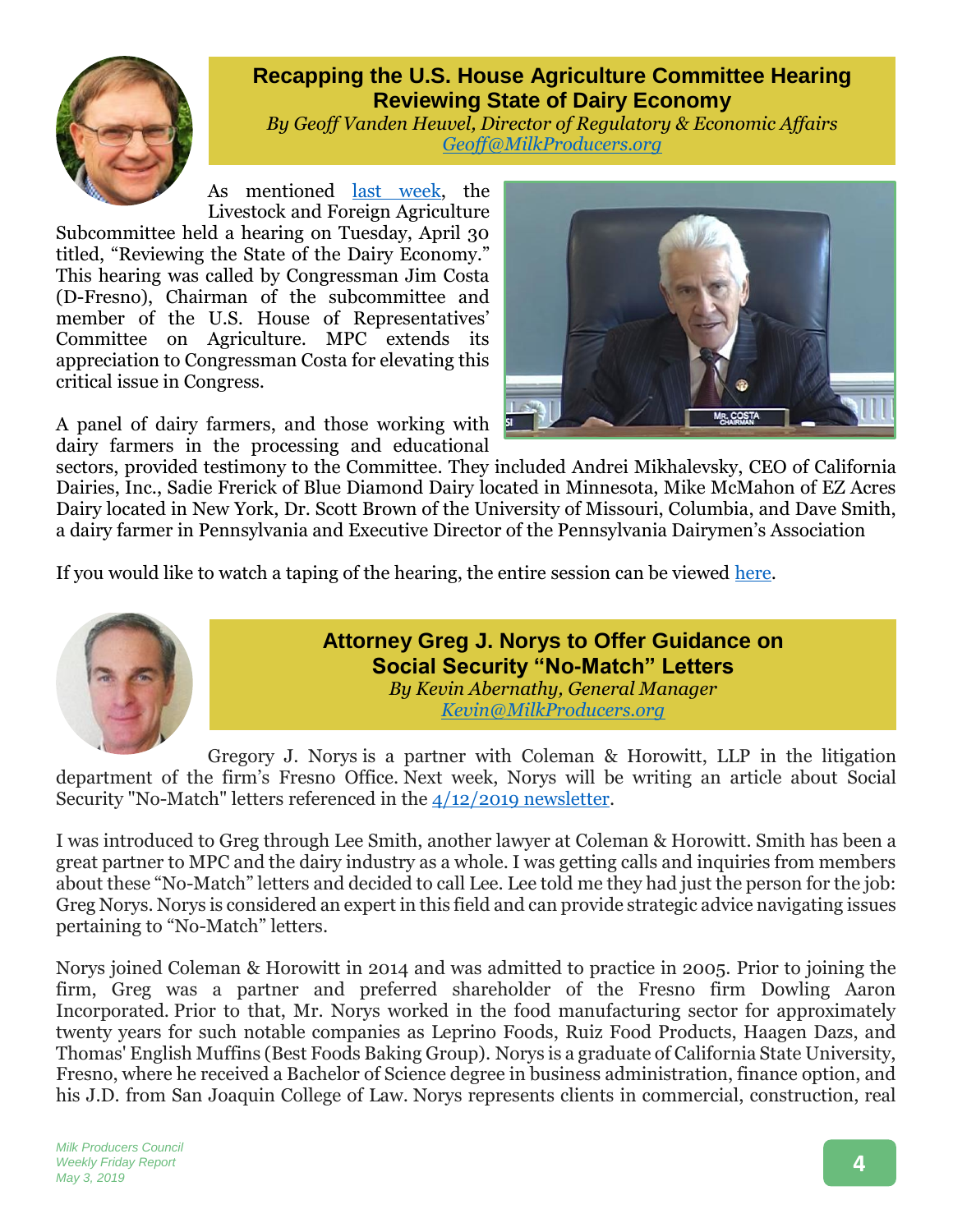estate, professional liability defense, tort defense, as well as municipal law, real estate transactions, and land use matters. Greg served as deputy City Attorney for the city of Sanger. Norys is a member of the Fresno County and Tulare County Bar Associations as well as the Association of Business Trial Lawyers. Greg is also co-chair of the Fresno County Bar Association, Construction Law Forum, with another of the firm's associates, Paul Parvanian.

If you have any questions regarding "No-Match" letters, you can contact Greg directly at his office at 559-248-4820 or by his cell at 559-908-6932.

# **Dairy Cares e-Newsletter: Recommendations for Advancing Water Quality Protection**

*Courtesy of Dairy Cares*



*Milk Producers Council has been a longstanding member of Dairy Cares, a coalition of dairy trade groups, cooperatives, processors, and allied industry members working together on industry sustainability issues. This month's Dairy Cares enewsletter highlights California dairy families' leadership in advancing water quality protection via the Central Valley Dairy Representative Monitoring Program (CVDRMP).* 

### *From Dairy Cares*

On April 2, Central Valley dairies reached an important milestone in their efforts to protect groundwater. After several years of monitoring, research, and consultation with leading experts, a coalition of Central Valley dairy farmers released a comprehensive, landmark report containing recommendations to further improve groundwater quality protection. The 2019 report demonstrates

dairy farmers' commitment to work with one another, regulators, scientists, and their neighbors to improve environmental protection and ensure safe drinking water supplies.

Formed in 2010, the Central Valley Dairy Representative Monitoring Program (CVDRMP)—comprising nearly all of the dairy farms in the Central Valley—has created and maintained the largest dairy groundwater monitoring effort in the world. The monitoring program was established as a way for dairy farmers to pool resources and create a strategic network of more than 430 monitoring wells on 42 dairies from the Sacramento Valley to Bakersfield. In 2012, the CVDRMP began conducting wellmonitoring and soil and plant-tissue testing—regularly reporting results to the Central Valley Regional Water Quality Control Board (Regional Board). The CVDRMP has invested more than \$20 million per year to monitor water quality, fund research, and gather expertise.

*Continue reading [here.](https://www.dairycares.com/e-news/recommendations-for-advancing-water-quality-protection)*